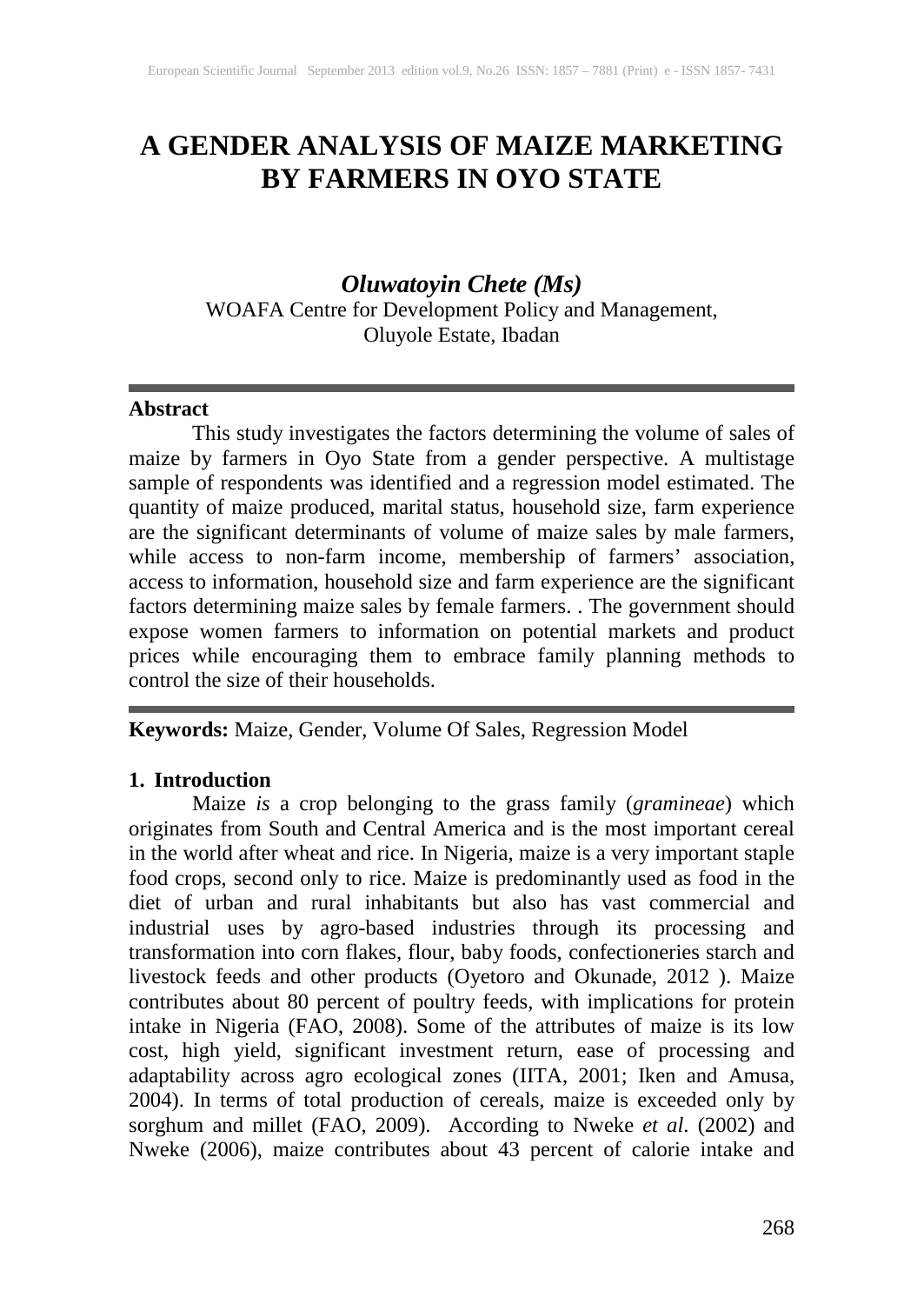accounts for 7.7 percent of total cash income of farm households. Nigeria witnessed dramatic improvement in Maize production in the savannah in the 1980s which has been eroded by a variety of factors including low adoption of improved seeds, poor seed quality, little or no use of fertilizers, low investment in research funding, and poor extension services.

The Nigerian government initiated in 2006 a programme to double maize production in the country both for national consumption and international export through promotion of improved agricultural technologies such as fertilizer, hybrid seeds, pesticides, herbicides and better management practices. (USAID, 2006). The government is currently pursuing a Maize 'Green Revolution' aimed at transforming the maize industry, raising production and increasing profitability to enhance food security, create jobs, and mitigate rising global food prices. The plan is to raise Nigeria's annual maize output from current 8 million tons to 20 million tonnes using a number of approaches including speeding up the adoption of innovations in international and national research centres. The maize revolution blueprint also involves deployment of high-yielding and disease-resistant varieties that are adaptable to Nigeria's various agro-ecological zones and droughtand *Striga-*resistant varieties that could address on-farm stresses. Moreover, early, intermediate, and late-maturing varieties with yields up to thrice as much as traditional varieties is also being disseminated to farmers to help them tackle the adverse effects of climate change.

Clearly, the struggle for survival above the poverty threshold by Nigerian farmers can be significantly enhanced by increasing market access and expanding market opportunities. It is increasingly apparent that the broad objective of achieving agricultural productivity and improving household food consumption should be balanced by policies to improve market access (Haggblade, 2004). Thus the question of increasing the market participation of smallholder farmers remains pertinent to improving their welfare (Holloway, *et. al*., 2005).

The broad objective of this paper is to ascertain the determinants of volume of sales among maize farmers in Oyo State. The specific objectives are to:

- Analyse the gender dimension of sales of maize among the farmers, and
- Suggest measures for improving sales by female farmers.

## **2. Literature Review**

The literature on agricultural marketing in Nigeria is voluminous, straddling issues such as gender and ethnic components to marketing, commodity chains and trader-state relations (see Anthonio 1968, Olayemi 1974, and Ariyo 2001). Olayemi (1982) lamented the disproportionate attention placed by governments on policies directed at increasing food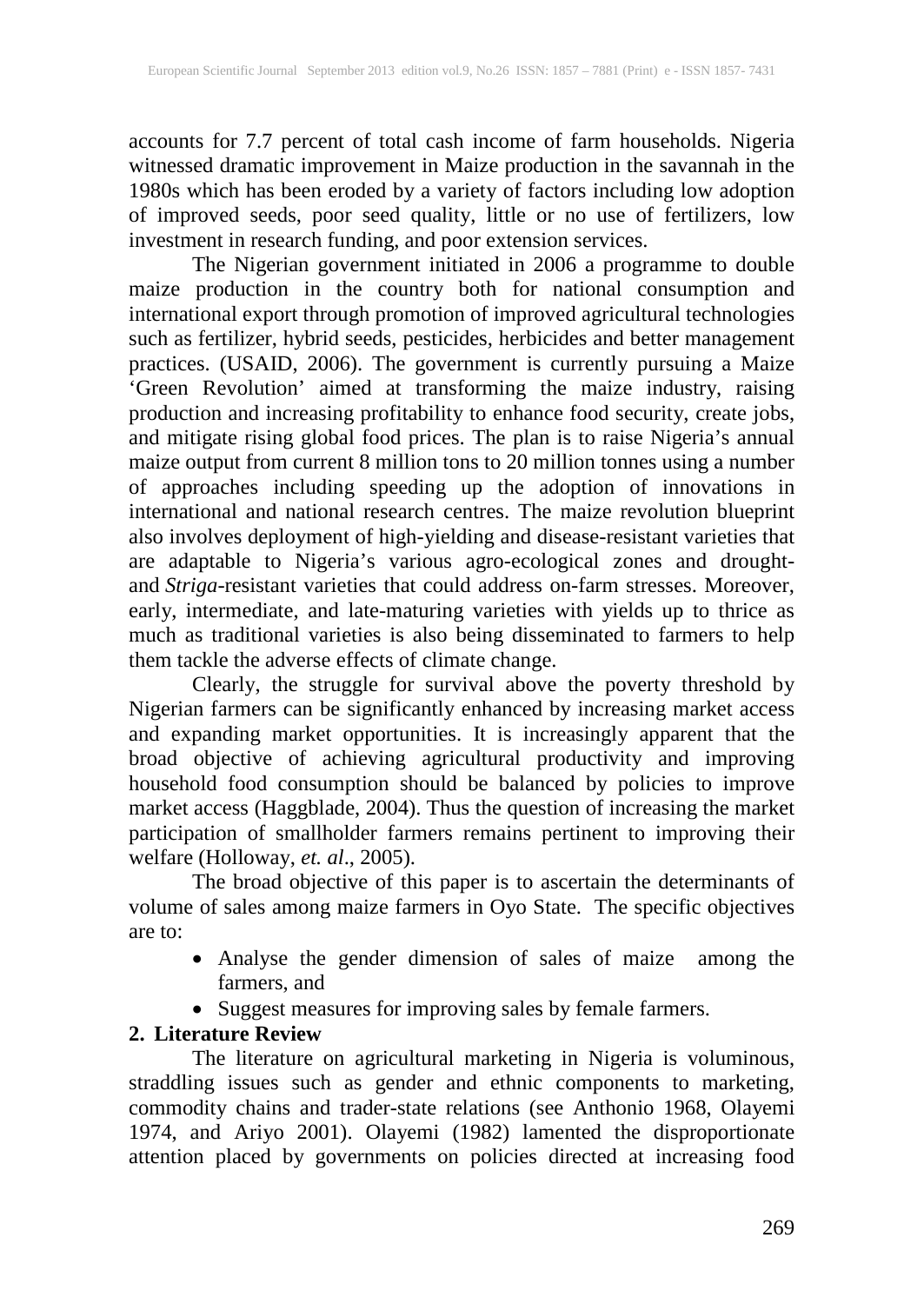production and virtual neglect of the marketing side of the equation. However, moderating the astronomical cost associated with food marketing or achieving an efficient marketing system especially in the immediate postharvest period may serve to increasing agricultural production (Ahmed and Rustagi, 1987). The chief conclusion of Ladele and Ayoola (1997) is that food security can be enhanced if the food marketing system is efficient. FAO (1997), submitted that inefficient national and international markets explain the surpluses of food in some regions and shortages in others.

The gender and ethnic dimensions of marketing has produced an interesting body of work. These studies highlight diversity of local cultural contexts in Nigeria and the massive impact of local gender relations on women's participation. Wan (2001) study conducted in Ibadan on supply of a staple commodity to urban markets, highlights its significance both for the urban food economy in general and also for women's incomes and status in particular. Izugbara (2004) reported that micro-lending schemes to women in south-eastern Nigeria increases women's empowerment, particularly through participation in the urban food supply system.

Adubi (1996: 18-19) observed that the Hausas are preponderant in wholesale Markets for cereals in Lagos and that their produce is sold to *Yorubas* and other ethnic groups engaged in secondary wholesale and retail trade, and directly to consumers. The author submitted that access to credit arrangements which is unavailable to others greatly facilitated this dominance. Okali *et. al*. (2001:46-7), concluded that rural producers in south-eastern Nigeria experience difficulties in accessing urban markets due to the fact that market unions in the city do not allow the rural farmer to sell his products directly to consumers, forcing them to sell to the foodstuff unions in the urban market at a much lower than the retail price.

Personalised links also play a role in food marketing (Holtzman *et. al*, 1988). This link or network is shaped by factors such as gender, ethnicity, wealth and age. Poor transportation system and deplorable road networks may force the poorest group of traders to sell in a less profitable but more accessible market. Cultural constraints on mobility may also limit women's ability to take advantage of information about more profitable markets (Porter, 1995). Traders' associations are also a potential forum for sharing market information and their role in this respect has been observed in some detail in Nigeria (Smith and Luttrel, 1994).

## **3. Material And Method**

## **3.1 Study Area**

The study was carried out in Oyo state in the South Western part of Nigeria. Ọyọ State is an inland state in south-western Nigeria, with its capital at Ibadan. It is bounded in the north by Kwara State, in the east by Osun State, in the south by Ogun State and in the west partly by Ogun State and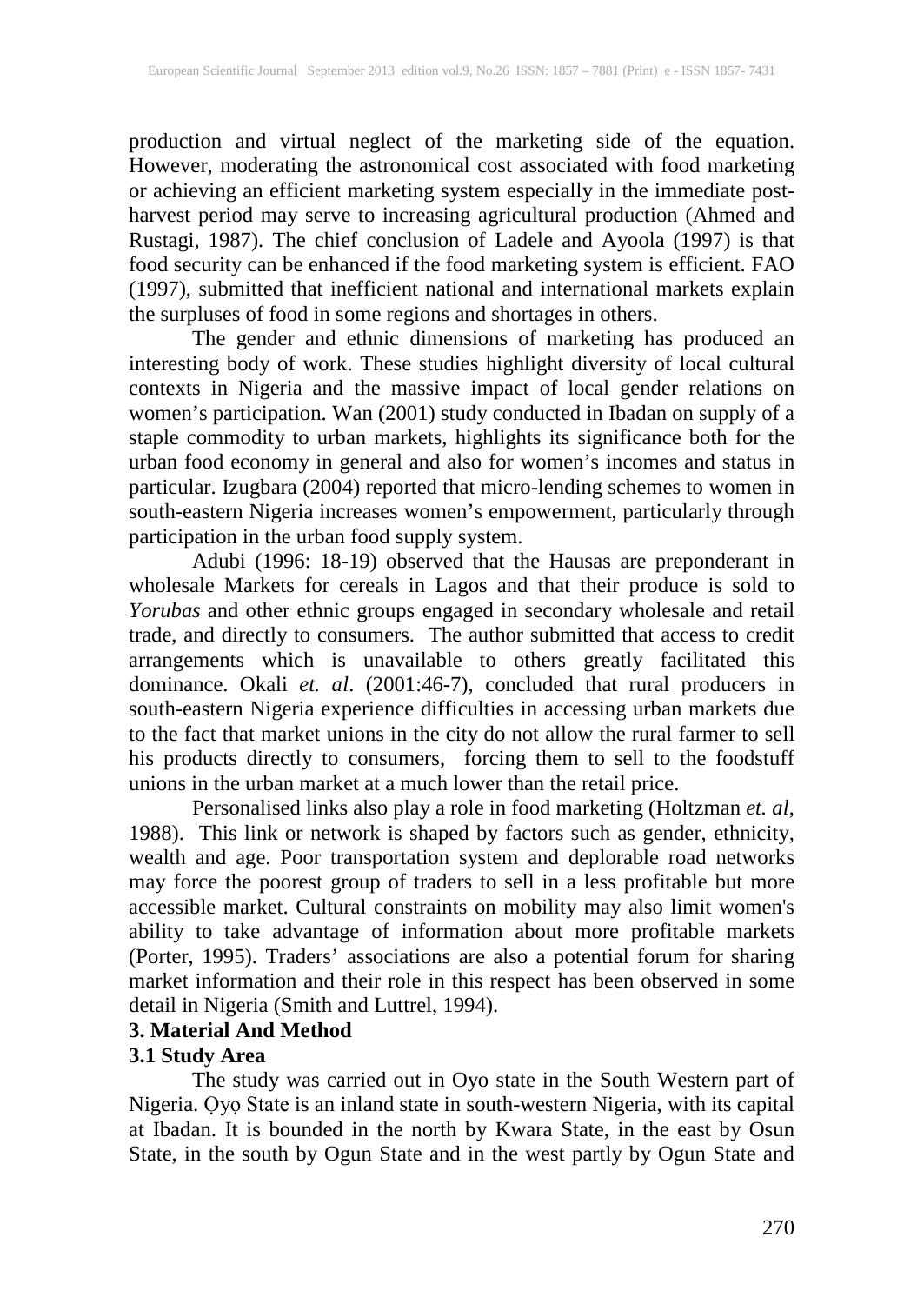partly by the Republic of Benin. Oyo State covers approximately an area of 28,454 square kilometers and is ranked 14th by size. The landscape consists of old hard rocks and dome shaped hills, which rise gently from about 500 meters in the southern part and reaching a height of about 1,219 metre above sea level in the northern part. Some principal rivers such as Ogun river, Oba, Oyan, Otin, Ofiki, Sasa, Oni, Erinle and Osun river take their sources from this highland.

The Climate is equatorial, notably with dry and wet seasons with relatively high humidity. The dry season lasts from November to March while the wet season starts from April and ends in October. Average daily temperature ranges between 25 °C (77.0 °F) and 35 °C (95.0 °F), almost throughout the year. Agriculture is the main occupation of the people of Oyo State. The climate in the state favours the cultivation of crops like maize, yam, cassava, millet, rice, plantains, cocoa, palm produce, cashew etc. There are a number of government farm settlements in Ipapo, Ilora, Eruwa, Ogbomosho, Iresaadu, Ijaiye, Akufo and Lalupon. There is abundance of clay, kaolin and aquamarine. There are also vast cattle ranches at Saki, Fasola and Ibadan, a dairy farm at Monatan in Ibadan and the state-wide Oyo State Agricultural Development Programme with headquarters at Saki.

## **3.2 Sources of Data**

Data employed for this study was gathered from primary sources. Structured questionnaires and in-depth interviews were used to obtain data on household and respondents' characteristics.

## **3.3 Sampling Procedure**

The sampling procedure adopted for this study is the multi- stage sampling technique. In the first stage, two local governments where maize was widely produced were selected. In the second stage, two villages from each of this local governments based on the intensity of maize production was selected. The third stage was random selection of 60 farmers from each village. Overall, 120 questionnaires were administered but only 110 was valid for analysis.

## **3.4 Analytical Techniques and Model**

The analytical techniques employed in this study are descriptive statistics and regression analysis specifically, ordinary least squares estimation. Descriptive statistics such as frequency distribution table, percentages, means and standard deviation, were applied to the analysis of socioeconomic and demographic characteristics of respondents and their level of market participation.

## **3.5 Regression Model**

This study follows Adenegan *et. al*. (2012) by using the Ordinary Least Square (OLS) to analyze the factors determining the volume of sales by the farmers as per the model: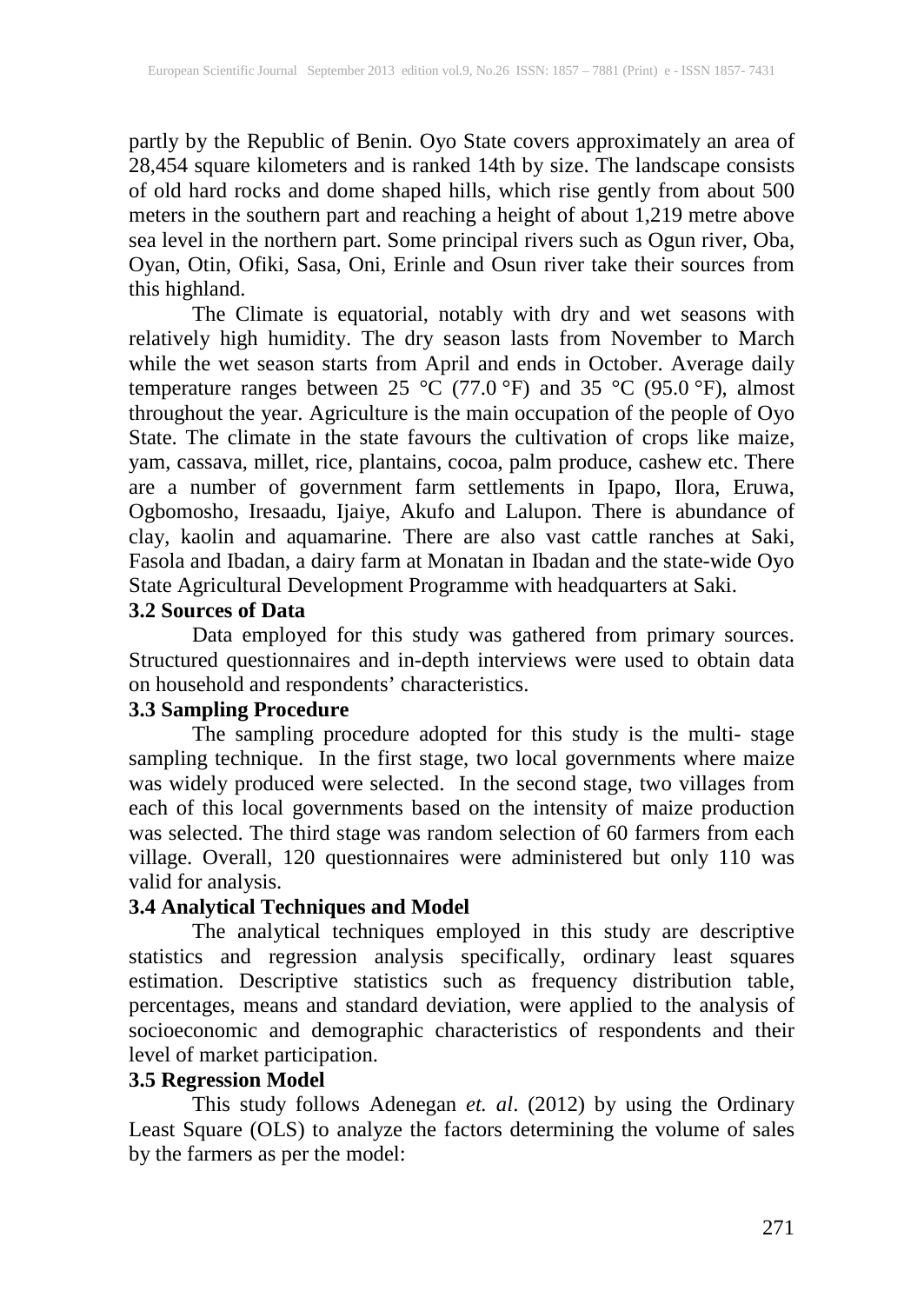Y= *β<sup>0</sup> + βiXi Ui*  $X_1>0$ ;  $X_2<0$ ;  $X_3>0$ ;  $X_4><0$ ;  $X_5<0$ ;  $X_6<0$ ;  $X_7>0$ ;  $X_8>0$ ;  $X_9>0$ ;  $X_{10}>0$ ,  $X_{11}>0$ ,  $X_1 \geq 0$ ;  $X_1 \leq 0$ 

Where Y is volume of maize sold and  $X_i$  is a vector of farmer characteristics that are relevant to explaining the level of market participation,  $\beta_0$ ,  $\beta_i$  are the parameters and  $U_i$  *is the error term.* 

 $X_1$  = Quantity of maize produced (in Kg)  $X_2$  = Age of the farmer (in years)  $X_3$  = Level of Education (in years)  $X_4$  = Sex of the Household Head  $(male = 1, Female = 0)$  $X_5$ = Marital Status (married =1, otherwise =0)  $X_6$ = Household Size (in numbers)  $X_7$ = Farming experience (in years)  $X_8$  = Ownership of farming equipment (If yes  $=1$ , No  $=0$ )  $X_9$  = Land size (in ha)  $X_{10}$  = Access to non farm income (If yes  $=1$ , No  $=0$ )  $X_{11}$  = Membership of Farmers' association (If yes =1, No =0)

 $X_{12}$  = Access to information (If yes =1, No =0)

 $X_{13}$  = Transport cost (in Naira)

#### **4. Results And Discussion**

#### **4.1 Socioeconomic characteristics of farmers**

The age distribution of the farmers reveals that the farmers' age between 30 and 70 years (Table 1). The mean age is 51 years with a standard deviation of 9.4, which suggests an ageing population. About 52.7 percent of the farmers are aged 50years and above. An ageing population will likely affect productivity in a negative way and reduce volume of sales or market participation.

| Age                       | Frequency | percentage |  |  |  |
|---------------------------|-----------|------------|--|--|--|
| 30-39                     | 13        | 11.82      |  |  |  |
| 40-49                     | 38        | 34.55      |  |  |  |
| 50-59                     | 41        | 37.27      |  |  |  |
| 60-69                     | 17        | 15.45      |  |  |  |
| 70-79                     |           | 0.91       |  |  |  |
| Total                     | 110       | 100.00     |  |  |  |
| <b>Educational Status</b> |           |            |  |  |  |
| None                      | 28        | 25.45      |  |  |  |

**Table 1:** Selected Socioeconomic Characteristics Of Respondents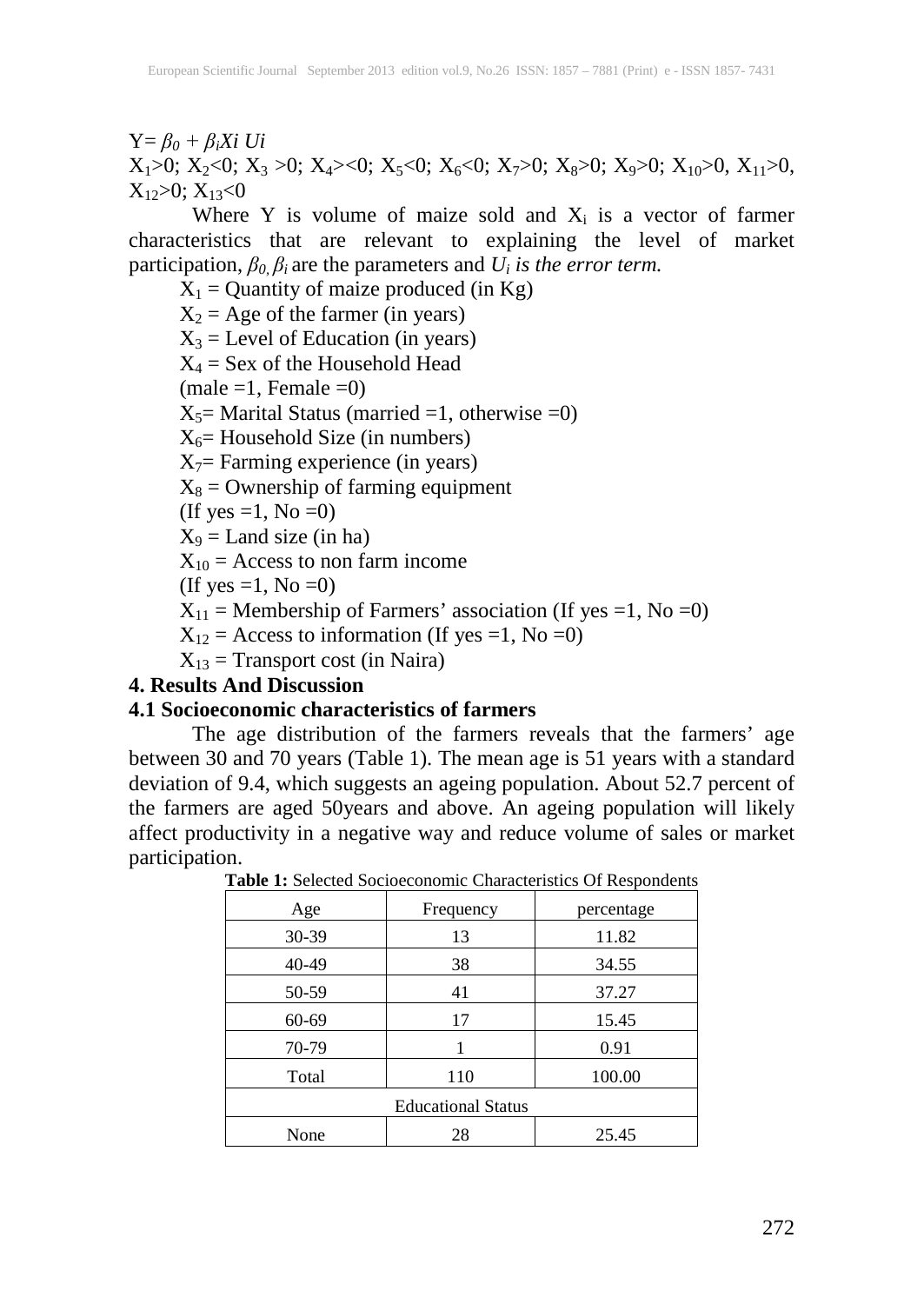| primary   | 64                          | 58.18  |  |  |  |  |
|-----------|-----------------------------|--------|--|--|--|--|
| secondary | 16                          | 14.55  |  |  |  |  |
| tertiary  | $\overline{c}$              | 1.82   |  |  |  |  |
| Total     | 110                         | 100    |  |  |  |  |
|           | House hold Size             |        |  |  |  |  |
| $1 - 10$  | 76                          | 69.09  |  |  |  |  |
| $11 - 20$ | 31                          | 28.18  |  |  |  |  |
| $21 - 30$ | 3                           | 2.73   |  |  |  |  |
| Total     | 110                         | 100.00 |  |  |  |  |
|           | Years of Farming Experience |        |  |  |  |  |
| 1 t0 10   | 10                          | 9.09   |  |  |  |  |
| 11 to 20  | 45                          | 40.91  |  |  |  |  |
| 21 to 30  | 42                          | 38.18  |  |  |  |  |
| 31-40     | 13                          | 11.82  |  |  |  |  |
| >40       | $\theta$                    | 0.00   |  |  |  |  |
| Total     | 110                         | 100.00 |  |  |  |  |
| Gender    |                             |        |  |  |  |  |
| Male      | 66                          | 60.00  |  |  |  |  |
| Female    | 44                          | 40.00  |  |  |  |  |
| Total     | 110                         | 100.00 |  |  |  |  |

**Source: Field survey, 2013**

The educational status of respondents showed that majority of them (58.2 per cent) has primary education, with a standard deviation of 4.7. This means they spent an average of 5 years in school which correspond to junior secondary school education in Nigeria. A higher level of education is desirable to minimise costs of search and screening information and transaction cost in both factor and product market (Matungul *et. al.,* 2001). Most respondents (69.09 per cent) have household size of between 1 and 10. The mean household size is 9.8 with a standard deviation of 4.1. In theory, the larger the household, the lower would be the level of commercialization. According to Laper *et. al.,* (2003), the propensity to participate in the market economy declines with number of household members. The respondents have an average of 20.4 years of farming experience with standard deviation of 7.9. Most of the farmers have been in the occupation for more than 10 years. In general, the expectation is for farmers with higher farming experience to have higher commercialization index, and thus better participation in the markets. The analysis of socioeconomic characteristics of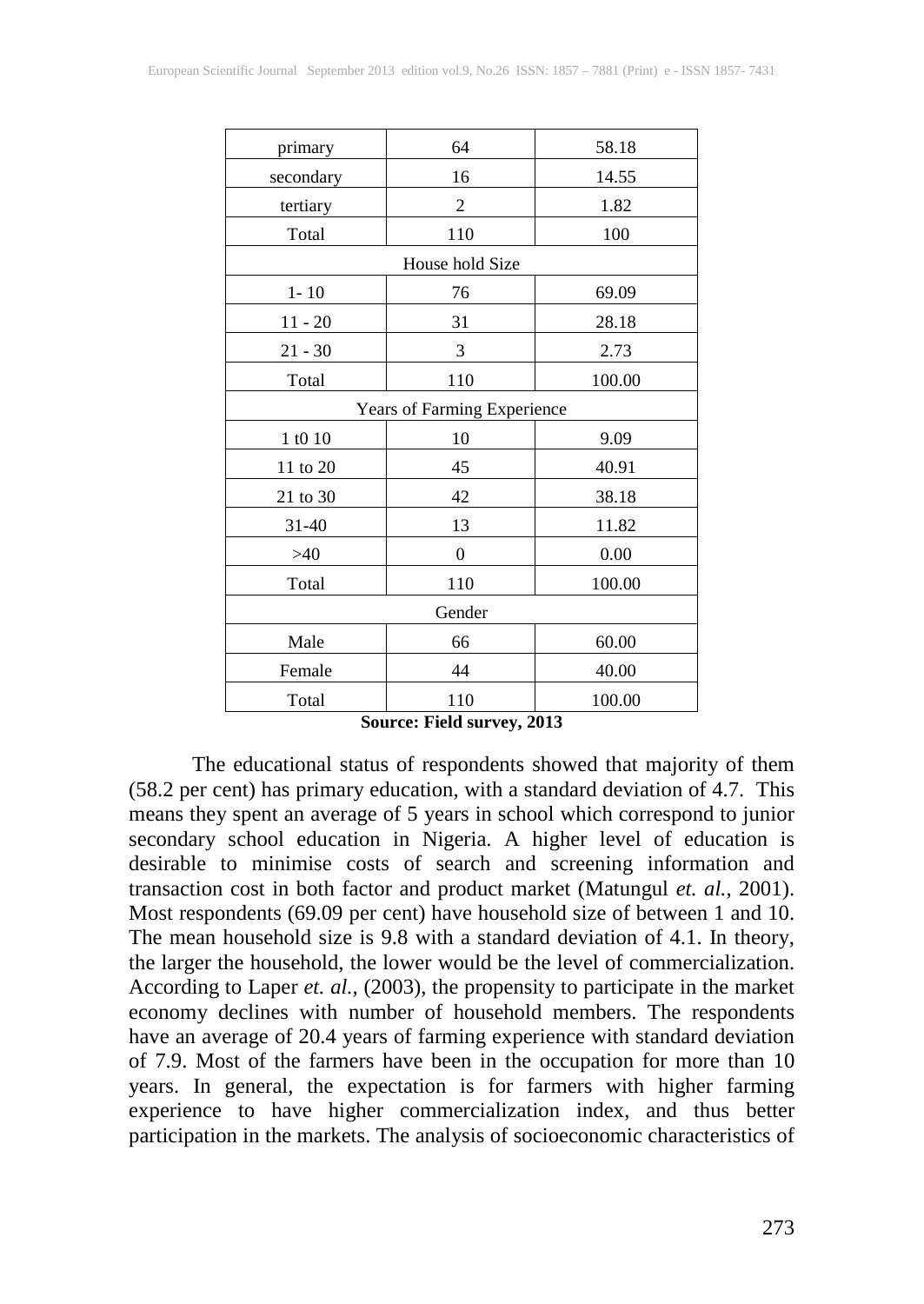farmers surveyed in this study shows that 60 percent are male while 40 percent are female.

Other respondents' characteristics shown in Table 2 reveals that 63 per cent of the farmers own land, only 35 per cent have access to non-farm income, 75.45 per cent belong to at least a farmer association and 55.45 per cent have access to information on market location, products' prices and the demand and supply situations.

|                                  | Yes | $\%$  | No           | $\frac{0}{0}$ | total |  |
|----------------------------------|-----|-------|--------------|---------------|-------|--|
| ownership of farming equipment   | 69  | 62.73 | 41           | 37.27         | 110   |  |
| access to non-farm income        | 38  | 34.55 | $72^{\circ}$ | 65.45         | 110   |  |
| membership of farmer association | 83  | 75.45 | 27           | 24.55         | 110   |  |
| access to information            | 61  | 55.45 | 49           | 44.55         | 110   |  |

**Table 2:** Other respondent characteristics

**Source: Field survey, 2013**

## **4.2 Ordinary Least Squares (OLS) Estimation of Market Participation by Maize farmers**

The OLS estimation of volume of sales was carried out for all the respondents and also executed for male and female farmers separately to highlight the gender dimension. The dependent variable in the model is the volume of sales of maize by the market participants. For all respondents, the significant factors determining the volume of sales of maize are quantity of maize produced, marital status of the farmer, household size, farm experience and access to information (Table 3). The quantity of maize produced and access to information have *a priori* positive signs, suggesting that the greater the output, the more the sales and farmers with access to information on market location, product prices, demand and supply conditions are also likely to make more sales. Similarly, household size have the expected negative sign, indicating that the larger the household size, the less the quantity of maize offered for sale in the market. There is a negative association between farmers experience and volume of sales which is contrary to expectation, while there is a positive relationship between marital status of the farmer and sales which is also contrary expectation. The adjusted  $R^2$  showed that the explanatory variables explain 77 per cent of the variations in the dependent variable, while the F-statistic of 29.05 shows that the overall fit of the model is significant at zero per cent.

| Dependent                  | <b>Variable:</b> | LOG(Y ALL |  |
|----------------------------|------------------|-----------|--|
| <b>RESPONDENTS</b>         |                  |           |  |
| Method: Least Squares      |                  |           |  |
| Date: 05/17/13 Time: 20:58 |                  |           |  |
| Sample: 1 110              |                  |           |  |
| Included observations: 110 |                  |           |  |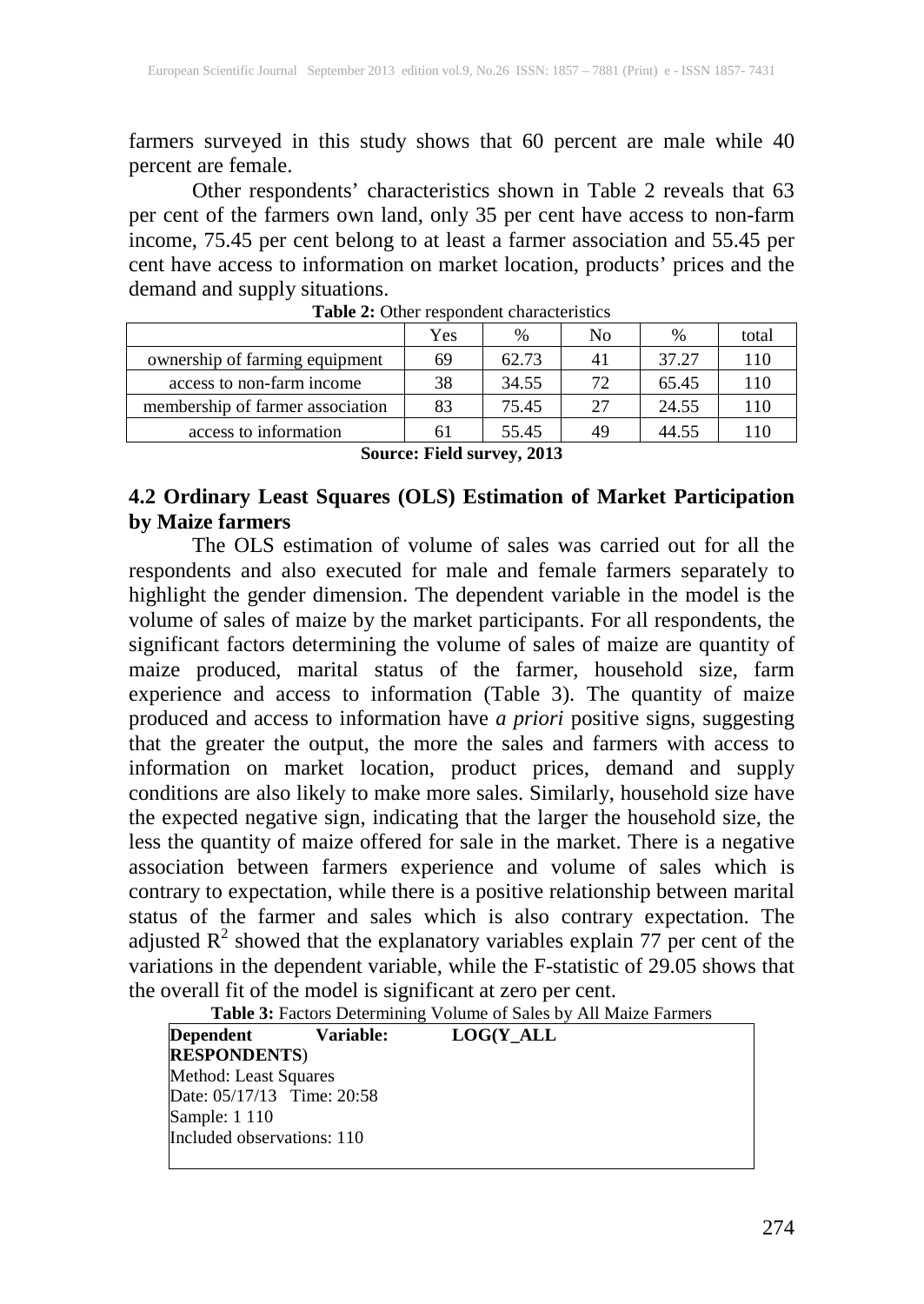| Variable                        | Coefficient | Std. Error         | t-Statistic | Prob.    |
|---------------------------------|-------------|--------------------|-------------|----------|
|                                 |             |                    |             |          |
| constant                        | $-0.257419$ | 2.504498           | $-0.102783$ | 0.9183   |
| Quantity of maize prod          | 1.055968    | 0.316018           | 3.341482    | 0.0012   |
| age                             | 0.054070    | 0.176395           | 0.306528    | 0.7599   |
| Years of education              | 0.007376    | 0.006679           | 1.104354    | 0.2722   |
| Sex of head                     | $-0.010880$ | 0.060805           | $-0.178929$ | 0.8584   |
| Marital status                  | 0.426874    | 0.122786           | 3.476578    | 0.0008   |
| Household size                  | $-0.575910$ | 0.089440           | $-6.439098$ | 0.0000   |
| Farm experience                 | $-0.284010$ | 0.076101           | $-3.732008$ | 0.0003   |
| Ownership of equipment 0.010564 |             | 0.067659           | 0.156136    | 0.8763   |
| Land size                       | $-0.009138$ | 0.173197           | $-0.052759$ | 0.9580   |
| nonfarm<br>Access<br>to         |             |                    |             |          |
| income                          | $-0.001170$ | 0.079079           | $-0.014799$ | 0.9882   |
| Farmers association             | $-0.052181$ | 0.103829           | $-0.502571$ | 0.6164   |
| Access to information           | 0.138905    | 0.064255           | 2.161768    | 0.0331   |
| transportation cost             | 0.053938    | 0.071759           | 0.751654    | 0.4541   |
|                                 |             |                    |             |          |
| R-squared                       | 0.797343    | Mean dependent var |             | 7.075218 |
| <b>Adjusted R-squared</b>       | 0.769900    | S.D. dependent var |             | 0.631483 |
| S.E. of regression              | 0.302914    | Durbin-Watson stat |             | 1.726070 |
| Sum squared resid               | 8.808688    |                    |             |          |
| Log likelihood                  | $-17.22243$ |                    |             |          |
| F-statistic                     | 29.05436    |                    |             |          |
| Prob(F-statistic)               | 0.000000    |                    |             |          |
|                                 |             |                    |             |          |

Table 4 shows that, for male farmers, the significant determinants of volume of sales at 5% level are quantity of maize produced, marital status of the farmer, household size and farm experience. While coefficients on quantity produced and household size still has their *a priori* signs, those of marital status and farm experience have perverse signs.

**Table 4:** Factors Determining Volume of Sales by Male Maize Farmers

| <b>Dependent</b><br>Variable: | LOG(Y)      | <b>MALE</b> |             |        |
|-------------------------------|-------------|-------------|-------------|--------|
| <b>FARMERS</b> )              |             |             |             |        |
| Method: Least Squares         |             |             |             |        |
| Date: $05/17/13$ Time: 21:12  |             |             |             |        |
| Sample: 1 110 IF X4=1         |             |             |             |        |
| Included observations: 66     |             |             |             |        |
|                               |             |             |             |        |
| Variable                      | Coefficient | Std. Error  | t-Statistic | Prob.  |
|                               |             |             |             |        |
| constant                      | $-1.357181$ | 2.927074    | $-0.463665$ | 0.6448 |
| Quantity of maize prod        | 0.978787    | 0.373221    | 2.622538    | 0.0114 |
| age                           | 0.380976    | 0.258239    | 1.475284    | 0.1461 |
| Years of education            | 0.006035    | 0.008863    | 0.680859    | 0.4989 |
| Marital status                | 0.575714    | 0.164583    | 3.498014    | 0.0010 |
| Household size                | $-0.534565$ | 0.107528    | -4.971400   | 0.0000 |
| Farm experience               | $-0.294906$ | 0.094821    | $-3.110144$ | 0.0030 |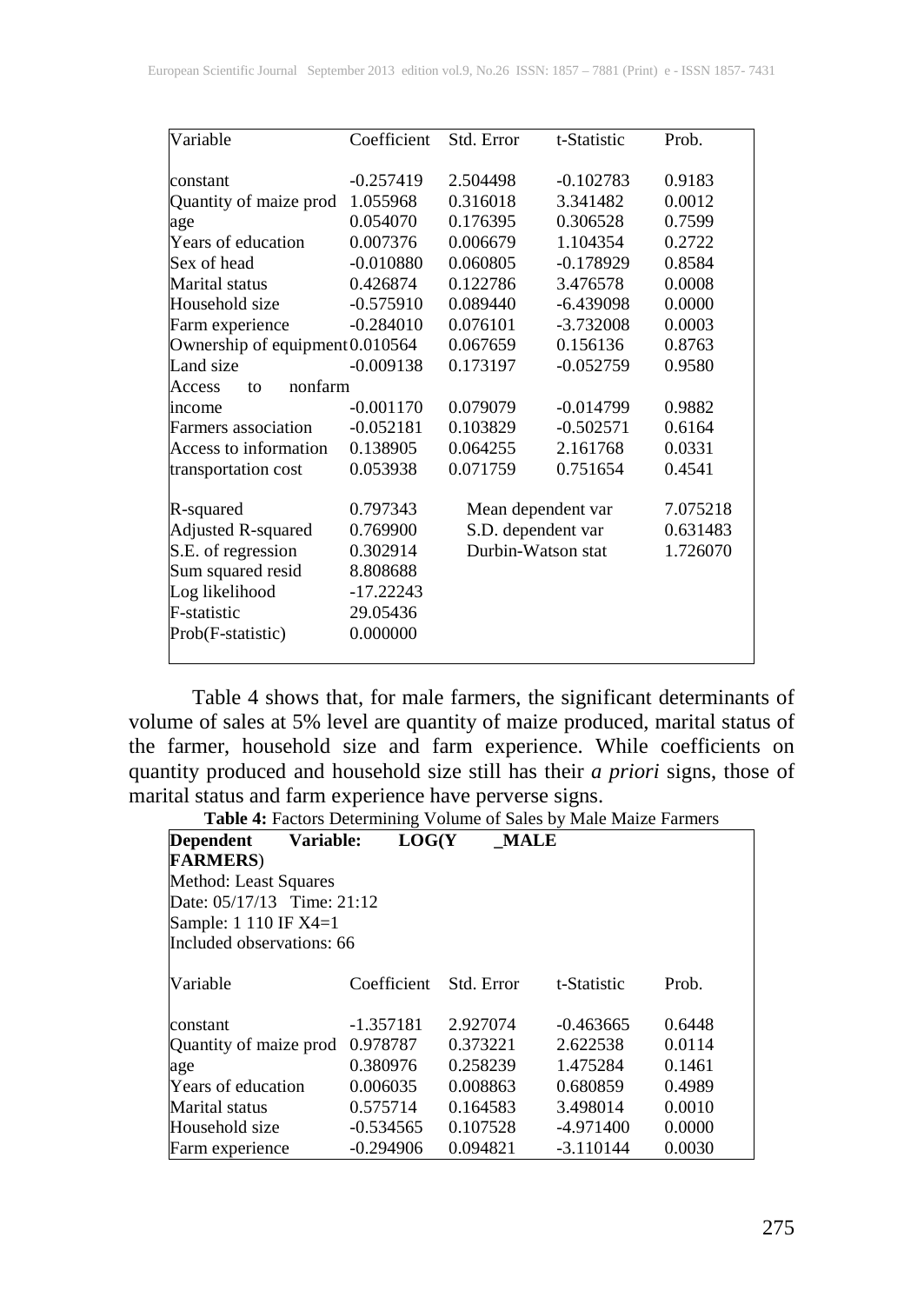| Ownership of equipment -0.025498 |             | 0.090530           | $-0.281656$        | 0.7793   |
|----------------------------------|-------------|--------------------|--------------------|----------|
| Land size                        | 0.073928    | 0.202077           | 0.365840           | 0.7159   |
| nonfarm<br>Access<br>to          |             |                    |                    |          |
| <i>n</i> come                    | 0.177839    | 0.113598           | 1.565517           | 0.1234   |
| <b>Farmers</b> association       | 0.208828    | 0.140788           | 1.483278           | 0.1439   |
| Access to information            | 0.109854    | 0.085008           | 1.292277           | 0.2019   |
| transportation cost              | 0.028382    | 0.101241           | 0.280343           | 0.7803   |
| R-squared                        | 0.826565    |                    | Mean dependent var | 7.029245 |
| Adjusted R-squared               | 0.787297    | S.D. dependent var |                    | 0.643058 |
| S.E. of regression               | 0.296577    | Durbin-Watson stat |                    | 1.407346 |
| Sum squared resid                | 4.661762    |                    |                    |          |
| Log likelihood                   | $-6.191321$ |                    |                    |          |
| F-statistic                      | 21.04919    |                    |                    |          |
| Prob(F-statistic)                | 0.000000    |                    |                    |          |
|                                  |             |                    |                    |          |

The OLS regression for female maize farmers shows that marital status is not a significant factor determining the volume of sales, while household size, farm experience, access to non-farm income, membership of farmers' association and access to information are significant determinants of volume of sales by female male farmers. However, the signs on the coefficients of these variables are contrary to expectation; except for access to information.

**Table 5:** Factors Determining Volume of Sales by Female Maize Farmers

| Variable:<br>Dependent           |             | <b>LOG(Y-FEMALE</b> |             |        |  |  |
|----------------------------------|-------------|---------------------|-------------|--------|--|--|
| <b>FARMERS</b> )                 |             |                     |             |        |  |  |
| Method: Least Squares            |             |                     |             |        |  |  |
| Date: 05/17/13 Time: 21:14       |             |                     |             |        |  |  |
| Sample: 1 110 IF X4=0            |             |                     |             |        |  |  |
| Included observations: 44        |             |                     |             |        |  |  |
| Variable                         | Coefficient | Std. Error          | t-Statistic | Prob.  |  |  |
| constant                         | 4.631259    | 4.790409            | 0.966777    | 0.3411 |  |  |
| Quantity of maize prod           | 0.626940    | 0.607003            | 1.032845    | 0.3097 |  |  |
| age                              | $-0.234876$ | 0.216196            | $-1.086403$ | 0.2857 |  |  |
| Years of education               | 0.003508    | 0.009528            | 0.368215    | 0.7152 |  |  |
| <b>Marital</b> status            | 0.200824    | 0.162780            | 1.233716    | 0.2266 |  |  |
| Household size                   | $-0.655473$ | 0.149705            | $-4.378433$ | 0.0001 |  |  |
| Farm experience                  | $-0.262998$ | 0.117031            | $-2.247252$ | 0.0319 |  |  |
| Ownership of equipment -0.005722 |             | 0.092475            | $-0.061877$ | 0.9511 |  |  |
| Land size                        | 0.232088    | 0.341288            | 0.680036    | 0.5015 |  |  |
| nonfarm<br>Access<br>to          |             |                     |             |        |  |  |
| income                           | $-0.208834$ | 0.106447            | $-1.961867$ | 0.0588 |  |  |
| Farmers association              | $-0.315741$ | 0.136670            | $-2.310242$ | 0.0277 |  |  |
| Access to information            | 0.271594    | 0.103107            | 2.634085    | 0.0130 |  |  |
| transportation cost              | 0.010685    | 0.104645            | 0.102109    | 0.9193 |  |  |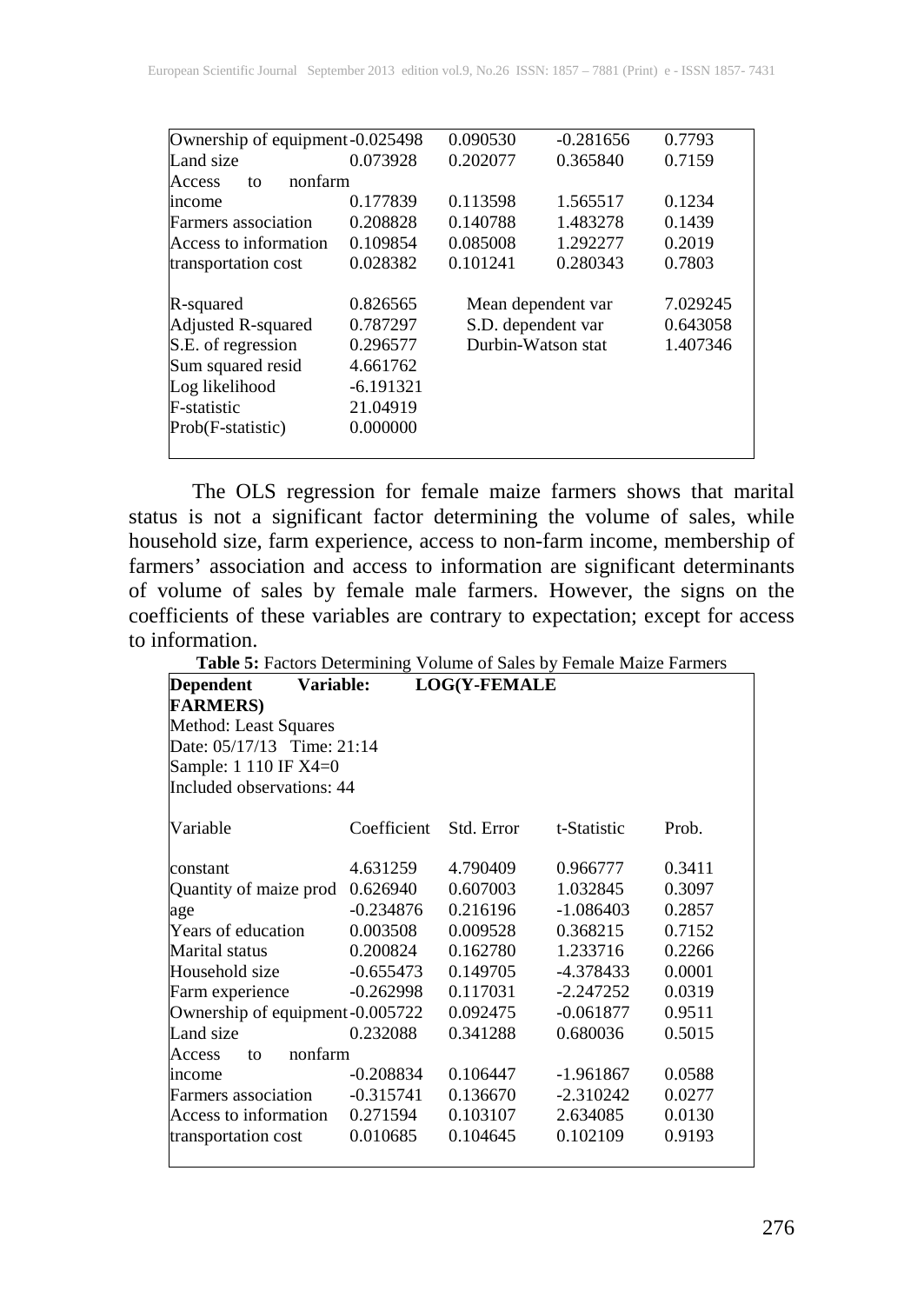| R-squared           | 0.876370 | Mean dependent var | 7.144177 |
|---------------------|----------|--------------------|----------|
| Adjusted R-squared  | 0.828514 | S.D. dependent var | 0.614518 |
| S.E. of regression  | 0.254478 | Durbin-Watson stat | 2.355724 |
| Sum squared resid   | 2.007524 |                    |          |
| Log likelihood      | 5.487034 |                    |          |
| <b>F</b> -statistic | 18.31243 |                    |          |
| Prob(F-statistic)   | 0.000000 |                    |          |
|                     |          |                    |          |
|                     |          |                    |          |

#### **3. Conclusion**

The assessment of determinants of volume of sales by maize farmers in this study shows that several of the hypothesised determinants are significant at the 5 per cent level albeit with mixed signs on their coefficients. The gendered analysis conducted to highlight differences in sales by male and female maize farmers reveals that more factors were significant in determining sales by female farmers compared to male farmers and total respondents, however, the signs on many of the coefficients on the variables are counter-intuitive. It is important to note that factors such as age, ownership of equipment, years of education, land size and transportation cost are not significant in any of the samples. Given the two factors that are significant and correctly signed for female farmers, the government should expose them to information on potential markets and product prices while encouraging them to embrace family planning methods to control the size of their households.

## **Acknowledgment**

I am grateful to the African Women in Agricultural Research and Development (AWARD) for offering me its 2013 fellowships and for sponsoring my participation in a science writing course.

## **References:**

Adenegan K. O., A. Adepoju and L.O.E. Nwauwa (2012) Determinants of Market Participation of Maize Farmers in Rural Osun State of Nigeria, International Journal of Agricultural Economics & Rural Development - 5 (1): 2012

Adubi, A. (1996) Food marketing systems in Lagos FAO Programme "Food supply and distribution to cities" Food into Cities Collection EC/04-96E

Ahmed, U.K. and N. Rustigi (1987) *Marketing and price Incentives in African and Asian Countries*: in Elzi, D.(ed.) Agridultural marketing Strategy and pricing Policy, International Bank for Reconstruction and Development, Washington, USA.

Anthonio, Q.B.O. (1968) The marketing of staple foodstuffs in Nigeria: a study of pricing efficiency. University of London, Doctoral thesis.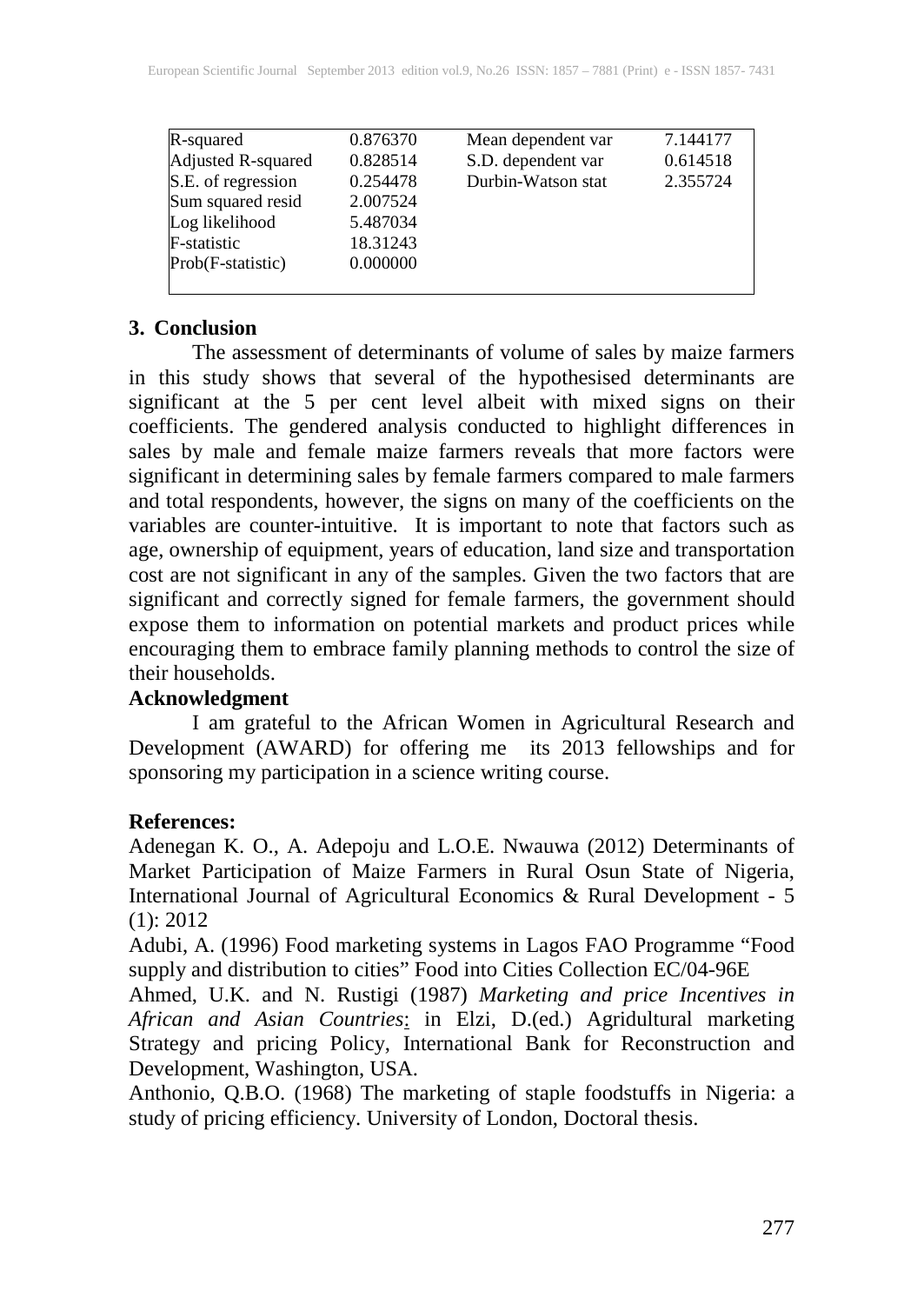Ariyo Ayodele, J. Voh, J.P. and Ahmed, B. (2001) Long-term change in food provisioning and marketing in the Kano region, 1960-2000. Drylands Research Working Paper 34.

FAO (1997), Technical Background Document for the World Food Summit Rome, Italy.

FAO (2008), Food and Agriculture Organization Production, Year Book.

FAO (2009) State Of Food and Agriculture, Food and Agriculture Organization of the United Nations

Haggblade.S (2004); Successes in Africa Agriculture. Results of an expert survey. *World development*. 32(5).745-766.

Holloway. G Barrett C.B and Ehui,S ;(2005); Bayesian estimation of the Double Hurdle model in the presence of fixed cost, *Journal of International Trade and development.* Vol 1 (1) 17-28.

Holtzman, J. et al. (1988) Operational Guidelines for Rapid Appraisal of Agricultural Marketing Systems. Washington: Abt Associates Inc.

IITA (2001). International Institute of Tropical Agriculture, Ibadan, Oyo State. Annual Report on Maize Production.

Izugbara, C.O. (2004), Gendered micro-lending schemes and sustainable women's empowerment in Nigeria. *Community Development Journal* vol. 39 issue 1 January 2004. p. 72-84.

Ladele, A.A. and G.B. Ayoola (1997) *Food Marketing and Its Roles in Food Security in Nigeria*: In Shabi, B. Adedipe, N.O. ; Aliyu, A. And Jir, M.M. (eds.) *Integrated Agricultural Production in Nigeria, Strategies and Mechanisms for Food Security*. Proceedings of the National Workshop on Nigeria Position at the World Food Summit, Abuja, Nigeria. pp.88.

Lapar, ML, Holloway, G & Ehui, S, (2003). Policy options promoting market participation among smallholder livestock producers: A case study from the Philippines. *Food Policy* 28, 187– 211.

Matungal PM, Lyne MC and Ortmann GF (2001): Transaction costs and crop marketing in the communal areas of Impendle and Swayimana, KwaZulu Natal. *Development Southern Africa* 18(3); 347- 363.

Nweke, F.I; Spencer, Duntan S.C and Lynam, John K. (2002). The maize Transformation: Africa's Best-Kept Secret. Michigan state university press, East Lansing. Michigan, U.S.A, pp 129-143.

Nweke, F. (2006) "New Challenges in the MaizeTransformation in Nigeria and Ghana." Paper presented at Championing Agricultural Successes for Africa's Future: A Parliamentarians' Dialogue on NEPAD. Somerset West, South Africa, May 15–18, 2006

Okali, D., Okpara, E. and Olawoye, J. (2001) The case of Aba and its region, South-eastern

Nigeria. IIED working paper series on rural-urban interactions and livelihood strategies, Working Paper 4, October 2001.